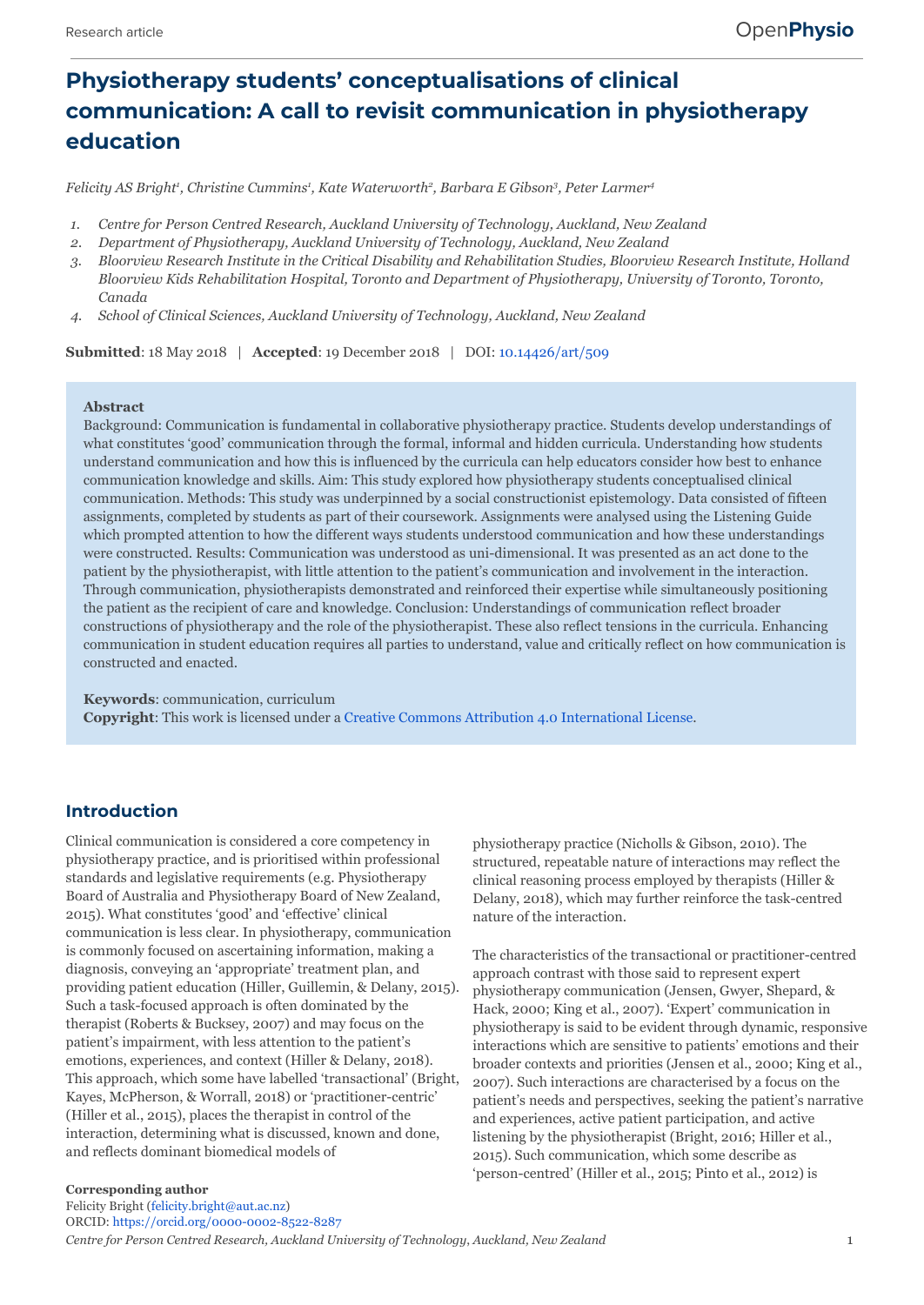associated with positive patient experiences and outcomes of therapy (Jensen et al., 2000; Pinto et al., 2012). It is not uncommon for physiotherapists to employ both 'practitioner-centred' and 'patient-centred' communication within a clinical interaction, each for different purposes (Hiller et al., 2015). This suggests that clinical communication requires the physiotherapist to adapt their communication style depending on the purpose of the interaction and the needs of the patient – a complex, nuanced, skilled way of working (Salmon & Young, 2011).

While communication is valued in physiotherapy, there has been limited research exploring how communication is addressed in physiotherapy training, or how physiotherapy students (or their supervisors) understand and enact communication. This contrasts with the amount of related research in other health disciplines such as medicine and dentistry (e.g. Carey, Madill, & Manogue, 2010; Silverman, Kurtz, & Draper, 2013). Student education is formative in developing professional identity and understandings of what it means to 'be' a physiotherapist and how to 'do' physiotherapy (Byng, Cairns, & Duchan, 2002; Hafferty, 1998). Historically, physiotherapy education has taken a technical-rational approach (Schӧn, 1983), emphasising bioscientific theory, knowledge generation, and technical skills (Greenfield et al., 2015). Such an approach positions the physiotherapist as 'do-er to the patient' rather than 'do-er with the patient' (Nicholls & Gibson, 2010) and may result in students thinking so-called 'softer skills' such as communication are of low priority and significance than objective, fact-based skills (Reynolds, 1996). The formal, informal and hidden curricula that students are taught and receive in their university education and while on clinical placements mediates how students understand and internalise what is considered competent practice; over time, these constructions come to be seen as 'natural' and obvious (Hafferty, 1998).

In this paper we explore how undergraduate physiotherapy students in Aotearoa/New Zealand understand communication. We come to this research taking the position that communication is inherently interactive and that meaning is co-constructed within the interaction between patient and physiotherapist. We also hold that the exclusive use of 'practitioner-centred' communication can be problematic in a person-centred way of working, consistent with the person-centred focus in national physiotherapy standards of practice (Physiotherapy Board of Australia and Physiotherapy Board of New Zealand, 2015).The aims of the study were: (a) to explore how students conceptualise 'good' clinical communication in physiotherapy practice, and (b) to consider how these understandings may have developed. We analysed students' written reflections on practice experiences which were completed for summative assessment. Reflection is a core component in the learning process. Conscious reflection supports people to critique and evaluate their understandings, to learn from experience, to explore the impact of context, and make active choices about how they can work in the future (Boud, Keogh, & Walker, 1985; Fook & Gardner, 2007). We note that while reflection is valued in physiotherapy practice supporting both clinical and personal development, assessment

of reflections is contentious because students actively construct their reflections to meet the purposes of assessment and are not necessarily an accurate representation of a student's thoughts and feelings (Sandars, 2009). While student assignments are cannot be assumed to reflect their actual communication skills (Parry & Brown, 2009) and do not provide the full extent of their knowledge of communication, they do provide some insight into the students' "cognitive landscape" (Reynolds, 1996, p. 286) which may influence how they enact communication within their future physiotherapy practice. Additionally, the reflections can provide insight into how they interpret their lecturers' conceptualisations of communication (for example, responding to the learning outcome which requires them 'identify effective communication strategies'). Indeed, the process of being assessed, graded and receiving feedback can reinforce their understandings of communication. Importantly, developing insights into how these understandings arise can help educators consider how best to enhance communication knowledge and skills for future physiotherapy students and practitioners (Reynolds, 1996).

## **Methodology and methods**

Using a social constructionist epistemology (Berger & Luckmann, 1967), the study examined practitioner-patient communication, understanding it as an interactive social process that draws from, (re)produces and challenges dominant physiotherapy principles and practices. The social constructionist approach holds that knowledge is socially constructed through interaction and communication and is historically and culturally situated (Berger & Luckmann, 1967). 'Reality' is not fixed and nor is it completely knowable; instead it is constructed and reconstructed through interaction (Berger & Luckmann, 1967). We used the Voice Centred Relational Methodology (Bright, Kayes, Worrall, & McPherson, 2018; Mauthner & Doucet, 1998) a narrative approach which focuses on the different stories or perspectives within participants' narratives (or text or other data), recognising that people commonly hold multiple understandings of a situation or phenomenon. The analytic methods associated with the Voice Centred Relational Methodology are designed to help the researchers explore the different 'voices' (stories or perspectives), consider the relationships between these, and how these have come to be. The Listening Guide is the primary analytic tool. The Listening Guide involves a series of readings of the data, asking methodologically and theoretically informed questions to help the researcher/s explore the different perspectives within the data. The Listening Guide prompts the researcher to explore "What is happening here?" and "How is the person talking about themselves?" in the first two readings. The next two readings are determined by the epistemology, theoretical framework, and research question which underpin the study. This methodology prompted us to attend to the different ways students understand communication, and on how these understandings came to be. As a relational method, one which is commonly used to explore relationships between people and/or between concepts and ideas, this methodology was appropriate for this study of patient-physiotherapist communication.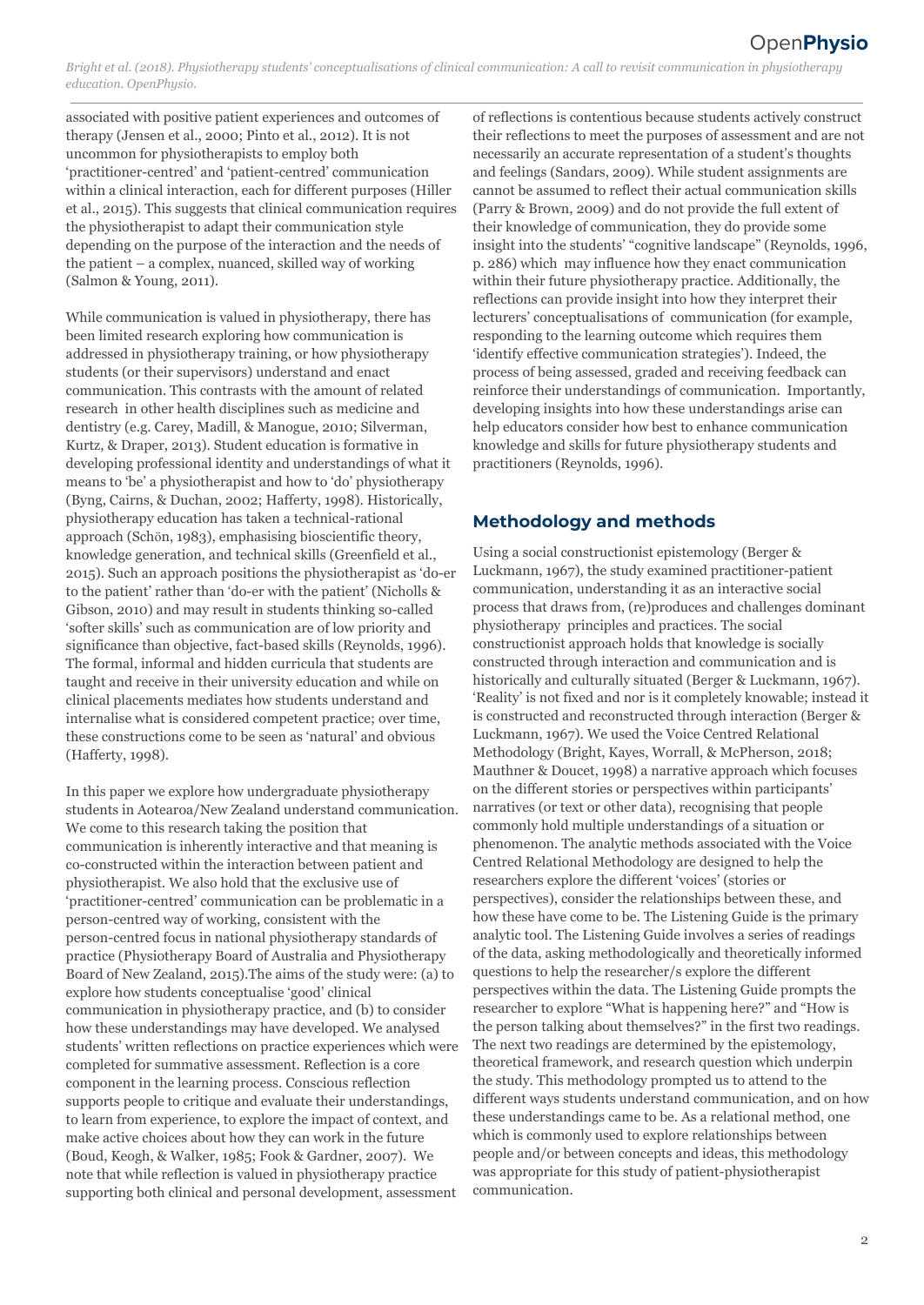#### *Research context*

This study was completed in a single four year Bachelors' level physiotherapy programme in New Zealand. Approximately 80% of students are under 24 years of age. Over 60% of students identify as women and the majority are European or Asian. The programme uses a range of teaching approaches including face-to-face lectures, small group tutorials, and online learning. Communication is a core clinical competency, embedded through the practice thresholds graduates are expected to meet. These thresholds include competencies such as "use clear, accurate, sensitive and effective communication to support the development of trust and rapport in professional relationships with the client and relevant others" and "deal effectively with actual and potential conflict in a proactive and constructive manner" (Physiotherapy Board of New Zealand, 2018). Communication is addressed within a range of papers within the programme, most explicitly in two papers: one in year one and one in year three, although was considered within other papers, often focusing on completing a subjective interview or providing education. This study utilised student coursework from the third-year university paper on professionalism in physiotherapy practice. The paper consisted of approximately 36 hours of lectures and tutorials and covered topics such as communication, ethics, consent, clinical reasoning, patient narratives, and professional values. It was intended to prompt students to think critically about practice and patient experiences, as well as develop knowledge of so-called 'soft skills' such as communication. The communication sessions addressed the importance of communication, communication challenges in physiotherapy, forms of communication such as touch, listening, negotiating, forms of clinical questioning, and tools for reflecting on communication including the Calgary-Cambridge model of communication (Kurtz & Silverman, 1996) and the Global Consultation Rating Scale (Burt et al., 2014). There was no explicit pedagogical approach underpinning the teaching. During the course of the paper, students completed a compulsory two week apprenticeship (observation period in a physiotherapy department or practice), observing experienced practitioners and assisting them as they worked with patients. This was their first interaction with patients in the degree programme. Students were required to write a 3500 word reflection on their apprenticeship. This constituted the summative assessment for this paper.

## *Recruitment and participants*

After receiving approval from the university's Ethics Committee, we invited approximately 45 fourth year physiotherapy students to participate in this study. These students were identified through convenience sampling (Tracy, 2013); they were all on placement within a confined geographical area close to the research location. Students had completed the paper at least four months prior to recruitment and had received their final grade for the course. One researcher met the students to explain the study. Students were invited to contact the researcher if they wished to participate. Fifteen physiotherapy students (four men, eleven women) consented to sharing the specified written course assignment with the researchers. Beyond gender, we have no other demographic information, nor do have the final

mark they received for their assignment. As two of the authors taught in the physiotherapy programme (KW and PL), several steps were taken to ensure they could not identify participants: (1) participant information and raw assignments were only available to FB and CC; (2) the assignments were anonymised by one author (FB) before analysis by FB, CC and KW; and (3) assignments were assigned an alphanumeric identifier.

#### *Data*

Data consisted of 15 written student assignments completed in their previous year of study. Each assignment was approximately 3500 words. Within the assignment, students were required to reflect on and analyse a number of practice elements including: the roles and responsibilities of physiotherapists in interdisciplinary teams; communication and effective communication strategies; the application of the national codes of rights; and the complexities of practice. The learning outcome relating to communication required students to identify and analyse communication techniques, methods and purposes and demonstrate an understanding of the components of effective communication. The full learning outcome and marking grid are provided in Appendix 1. Each assignment was considered a 'text' and assigned a number. These numbers are used throughout the Findings when raw data from the text is provided to support and illustrate the analysis.

## *Data analysis*

The Listening Guide was used to facilitate analysis (Bright, Kayes, Worrall, et al., 2018; Gilligan, Spencer, Weinberg, & Bertsch, 2003). The Listening Guide involves a series of four sequential readings of the data, asking methodologically and theoretically informed questions on each reading. For this study, the first reading considered 'What is happening here and what is my response as a researcher?' providing a broad overview of the content and reflexivity toward the researcher's position. The second reading asked 'How does the student speak of physiotherapy practice?'; the third asked 'How does the student speak of themselves?' while the fourth reading focused on 'How does the student speak of others (people or objects) and the relationships between themselves and others?'. Analysis was iterative. We initially analysed six assignments using the Listening Guide, seeking broad understandings of how students conceptualised physiotherapy practice. Once sensitised to this, we then returned to the data and analysed *all* 15 assignments to explore how students conceptualised communication, what they attended to and how they discussed it. Taking the position that communication is relational (Gergen, 2009) and that communication practices are socioculturally located (Shotter & Gergen, 1994), we also explored how the students conceptualised the patient, the physiotherapist and physiotherapy practice. Constant comparison across assignments helped develop increasingly nuanced understandings of how students conceptualised communication, and how these conceptualisations were constructed.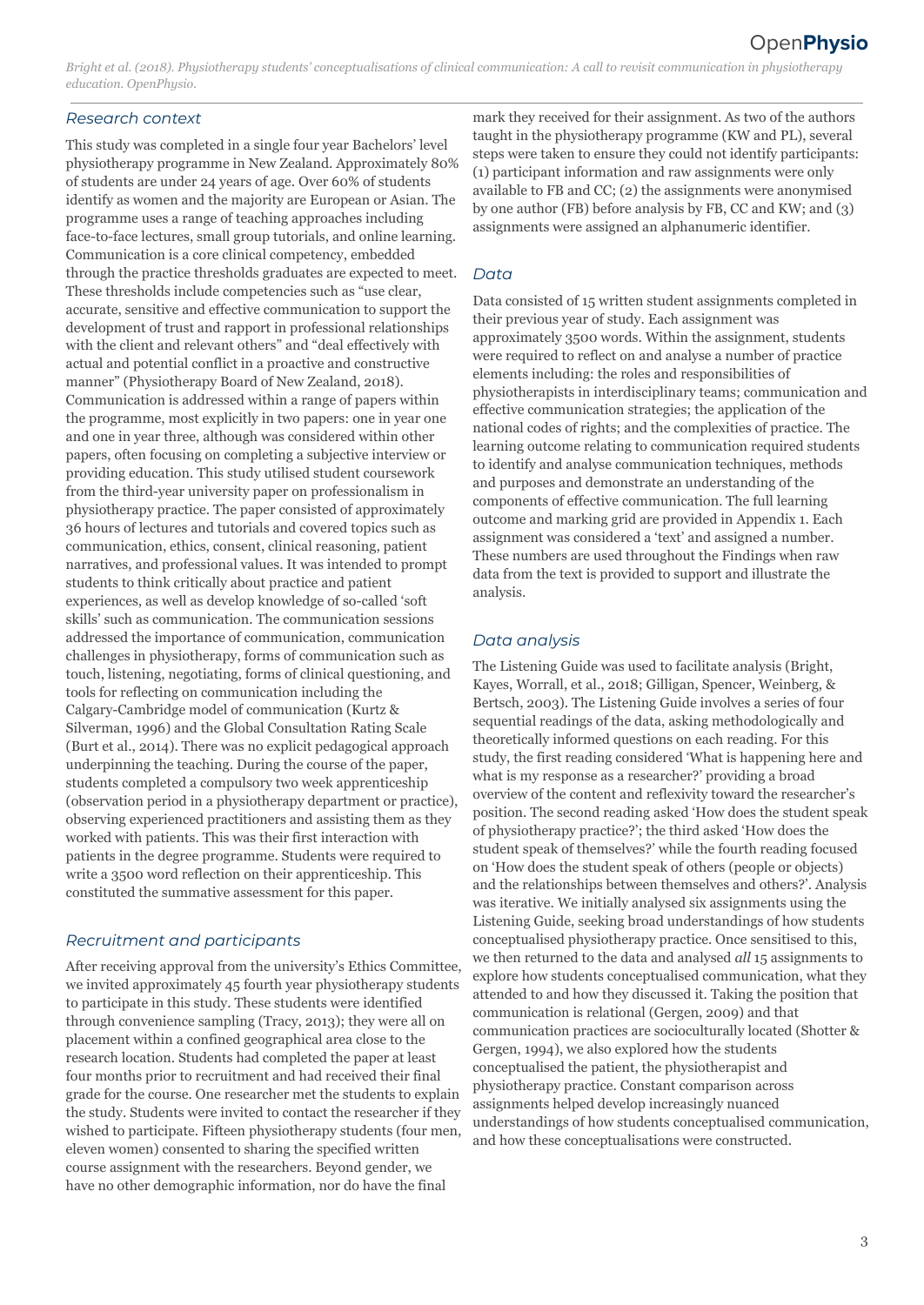#### *Rigour*

Rigour was informed by Tracy's (2010) criteria for qualitative research. Actions to aid rigour included: analysing materials from multiple participants, using methodologically and theoretically informed robust analysis methods, joint analysis of initial transcripts and regular discussion amongst the research team. Our research team brought a range of expertise, including communication (FB), critical and sociological perspectives (BG, CC, KW), and physiotherapy education (KW, BG and PL). Reflexivity was aided through the use of the Listening Guide and the explicit question 'what is my response as researcher?' and the research team discussions.

# **Findings**

Communication was primarily presented as unidimensional and unidirectional, an act completed or accomplished by the physiotherapist as stated in one assignment: "[the supervisor] performed a subjective interview" (Text 2). Communication was commonly described as something done *to* the patient, with the act of communication and its accomplishment/s attributed to the physiotherapist. Examples of this included: "I was able to educate and portray my role to my patients. This helped to ensure clarity between me and the patient" (Text 5), and "When interpreters were available, the physiotherapists were able to communicate effectively to their patients" (Text 14). Across the data set, the physiotherapist was considered responsible for successful communication, with some assignments arguing this was a hallmark of expert practice: "I came to a realisation that verbal communication is not based on just the idea of 'speaking'; it is a broad term that is an extremely essential asset to being a great physiotherapist" (Text 8).

Communication was described as important for developing rapport and trust. Notably, the subjective interview was commonly described as the primary opportunity for establishing rapport. This implies relationships were considered important, but that they were important for particular purposes, namely, as a conduit to enhance 'motivation' and adherence to physiotherapy recommendations, or as a mechanism to improve the transference of information via 'patient education'. Relationships were not seen as outcomes in themselves nor as a means to construct a collaborative partnership between therapist and patient, as advanced in literature on therapeutic relationships (e.g. Besley, Kayes, & McPherson, 2011; Miciak, Mayan, Brown, Joyce, & Gross, 2018). Rather rapport was a means to an end, and that end was more often than not related to securing compliance. As an example, one assignment described this, saying: "through this questioning, good rapport is being built and the patient will become more open, enabling treatment to run more smoothly" (Text 5).

Conceptualising communication and relationships as something 'done by' the physiotherapist contrasts with models which position communication as co-constructed, achieved through joint action, and achieved through relationships (e.g. Gergen, 2009). At times, patients were described as "receivers" of the therapist's verbal communication (Text 8). There was a notable absence of attention to the patient, to dialogue, how it was

co-constructed between the patient and physiotherapist, and how the physiotherapist's communication was received, interpreted, and/or acted on by the patient. This absence suggests a relationship in which the physiotherapist dominated and the patient supplied the required information and actions when required.

Communication provided an avenue for showing and sharing physiotherapy expertise, evident in phrases such as "delivering education", "prescribing exercise" and "enlightening the patient". Co-occurring discussions about patients focused on their diagnoses and impairments, positioning them as impaired bodies which needed to be treated through physiotherapists' expert knowledge. Communication was presented as a mechanism through which physiotherapists demonstrated and reinforced their knowledge while simultaneously positioning the patient as a passive recipient of care and information, subject to the acts and putative expertise of the physiotherapist. For example, one assignment suggested "understanding the patient's perspective made them more compliant to physiotherapy input and was very effective in goal planning" (Text 1). Underpinning these constructions of communication were assumptions that the physiotherapist's communication activities and resulting patient 'compliance' would result in improved functional and impairment-related outcomes.

The therapist's position of expert was bolstered through their use and control of textual information about the patient. Subjective information was seen to be verified in a process of triangulation with the information written in the clinical notes. Some assignments suggested these notes were considered a more reliable and authoritative communicator than the patient themselves in many instances, with one stating:

*"After introducing herself and explaining the assessment, [the supervisor] began recounting some of the information she had gathered through the patient's notes. Recounting past medical history, diagnosis, medications and allergies allowed her to ensure her notes were correct and gauge the patient's awareness of their medical history (Text 6)."*

Documentation such as structured clinical assessments forms also acted as an influence on communication practices as evidenced in one assignment: "Prewritten cardiac and pulmonary assessment templates are used to guide the interview" (Text 3), suggesting that particular forms of knowledge are considered desirable by the profession or healthcare institution and may determine what is considered legitimate knowledge.

The assignments suggested that the students' abilities to reflect on the nuances of communication were influenced by their undergraduate physiotherapy education and the rhetoric and logics in which they had been trained. For instance, within assignments, there was limited description of what constituted 'good communication'. Instead written reflections drew on clinical terms and outcomes with communication classed as "effective" or "ineffective". Other assignments drew on different classification systems taught within the first and third years of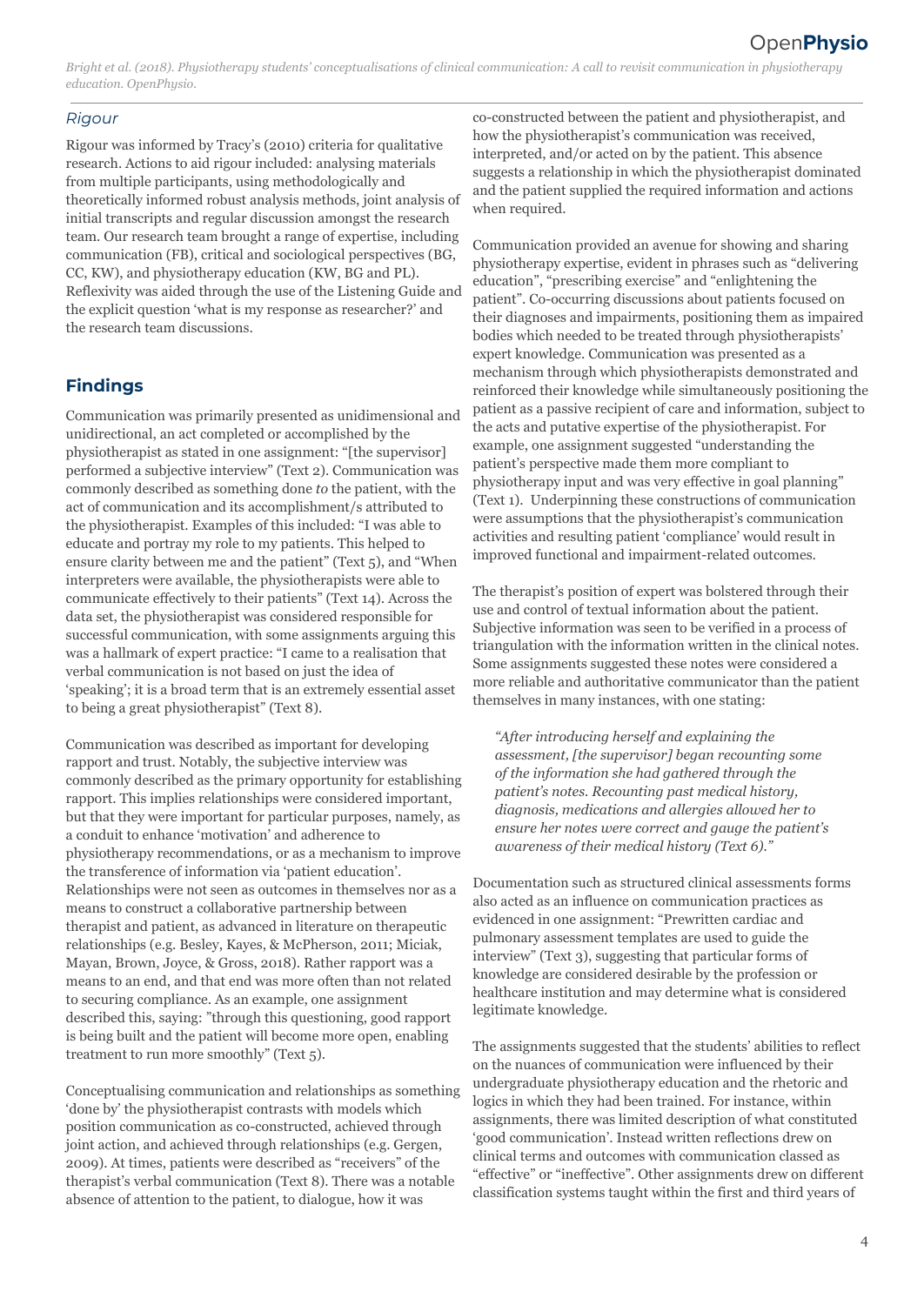physiotherapy education: "Most physiotherapists had attentive and friendly styles while nurses appeared to have contentious and dominant styles" (Text 11). Beyond this, there was rarely any description or nuanced analysis of communication, why it occurred in that way, and/or what it brought about. Communication modalities such as touch, silence, and other forms of nonverbal communication were missing in the reflections. It should be noted that the students had completed one course on the nature of touch, which included discussions of touch as a communication modality. Overall, the reflections suggest students' narrow understandings of communication are shaped by the curricula to which they are exposed, including both overt instruction and all the cues they internalise regarding their roles as experts.

A number of assignments critiqued broader systemic issues as having significant influence on physiotherapy practices and service provision. One directly asked: "how can we provide this optimum treatment if we are limited by timeframes tailored to a business model" (Text 2) while another suggested "the treatment is so focused on the ultimate goal of having the patient discharged as quickly as possible" (Text 10). The assignments indicated that resource and policy restrictions impacted on the communication practices of physiotherapists:

"In order to see the number of patients needing help in two acute care wards, the communication had to be therapist-centred. My therapist allowed patients to express themselves, however within the bounds of a structured framework of conversation" (Text 1)*.*

Although this example seems somewhat unquestioning of the restrictions on practice, other assignments demonstrated a greater attempt to explore the disjunction between their classroom learning and complex practice experiences. Many made reference to the change from a historical notion of a physiotherapist relying on an understanding of the body-as-a-machine to a practitioner more comfortable with a psychosocial model and person-centred care. Despite this, the reflections evident in the assignments did not suggest a substantive philosophical shift. Nor did they extend to higher levels of critique of physiotherapy practice or physiotherapy education itself. One student highlighted *"*[learning institution] teaches subjective interviews in a very structured manner which my supervisor was following to ensure all 'necessary information' was obtained*"* (Text 1) however did not further unpack this nor how this informed their own (and dominant) understandings of physiotherapy and communication practices. This may suggest that the physiotherapy curricula explicitly conveys the message that there are certain fixed procedures that students and practitioners should follow, while implicitly suggesting that such procedures are beyond criticism.

## **Discussion**

Our findings suggest both physiotherapy practice and clinical communication as something 'done to' the client by the expert physiotherapist. The formal, informal and hidden curricula that students are taught and receive in their university education can

influence how students understand what *is* considered 'appropriate' communication (Reynolds, 1996; Rosenbaum & Axelson, 2013). Accordingly, we argue that critically attending to communication teaching in student education is vitally important. Moreover, we suggest communication needs to be understood in relation to the dominant understandings of practice that persist in positioning clinicians as knowledge providers and patients as passive receivers of 'education' and instruction. The student reflections demonstrated how, through communication, the physiotherapist is constructed as the expert practitioner who 'does' physiotherapy *to* the passive recipient of care. This 'patient' is both object of care and (potentially unreliable) subjective reporter of his/her bodily impairments. Such understandings are socioculturally located, influenced by a healthcare system which values efficiency and effectiveness, the physiotherapy profession which relies on status as an important component of professional identity, and the education system which trains students to 'do' physiotherapy and values particular aspects of communication.

Communication was commonly constructed as mechanistic, reminiscent of the 'body-as-machine' discourse which underpins the historical roots of the profession (Nicholls, 2018; Nicholls & Gibson, 2010). Communication was considered to have a specific function, completed for the purposes of assessment, diagnosis and treatment. The patient was constructed primarily as the object/target of the episode of care rather than a person/partner in an interactive process. This objectification process was amplified by the students' lack of attention to the context of the interaction, to the patient's actions within the communication episode and to the patient's life context, priorities or incidental information. In turn, this may reflect the relative priority and the particular understandings of communication contained within the formal, informal and hidden physiotherapy curricula to which the students had been exposed. We should reiterate that our claim is not that communication and interpersonal skills are not valued by those who (re)produce the curricula. We concur with Nicholls (2018) who identified these were reflected in the capabilities physiotherapy supervisors required students to demonstrate on their placements. It may be that this is further evidence of the tensions in both the curricula and the profession, which is rooted in mechanistic approaches but also acknowledges, perhaps inconsistently, the human aspects of care (Setchell et al., 2017), with Nicholls (2018) arguing that 'it was assumed that the physiotherapist would learn to be enabling, creative and cognisant of power imbalances despite their curriculum rather than because of it" (p. 213).

The 'subjective interview' was constructed as a key site for communication between the physiotherapist and the patient, even while being considered a precursor to the 'real work' of physiotherapy itself. The physiotherapist was said to use certain communication strategies during the 'subjective interview' in order to reveal clear, concrete and detailed information about the patient to further assess through objective assessment and diagnostic procedures. The 'subjective interview' also acted to cement the physiotherapist as expert provider of information and 'truth'. Communication practices in the 'subjective interview' therefore act to objectify the patient – with persons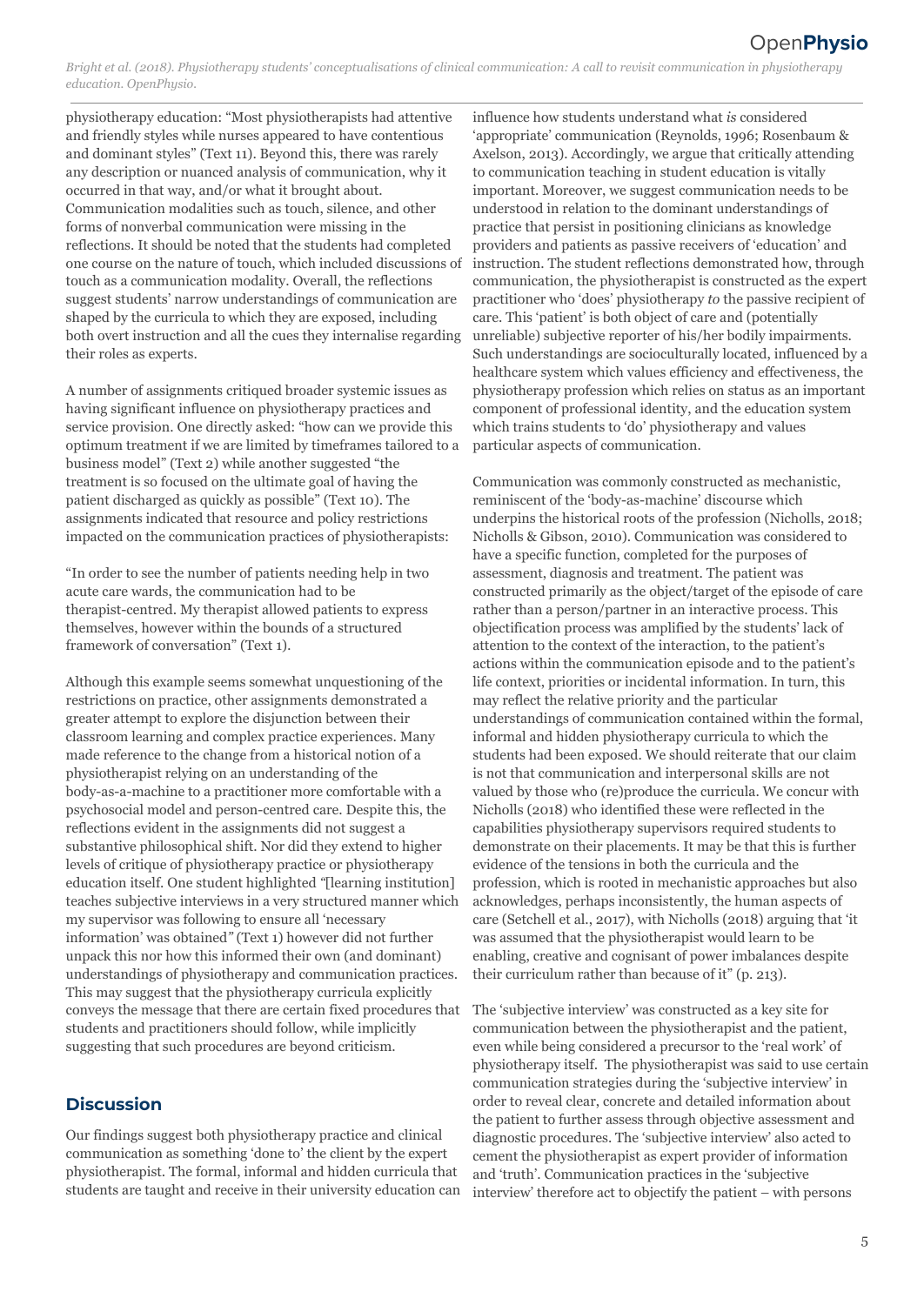being made into knowable patients through these processes – as objects in the sense of their impairments and as subjects only insofar as their function to provide needed information. This process may be reinforced by institutional practices designed to promote adherence to legal standards and mitigate risk such as the use of templates to guide interviews and record information. Viewing clinical records as the legitimate record of interactions (Mathioudakis, Rousalova, Gagnat, Saad, & Hardavella, 2016), admissible in court, may further objectify the patient and reinforce the assumed expertise of the physiotherapist as the objective, reliable observer. It is interesting to reflect on this positioning in light of patients being increasingly informed and knowledgeable about their health conditions, with the 'expert' status of the practitioner being contested but also resisted (Greenhalgh, Snow, Ryan, Rees, & Salisbury, 2015; Koch, Jenkin, & Kralik, 2004).

This research utilised student coursework, produced for the purposes of assessment. It also drew solely on student reflections on their supervisors' communication over a two week apprenticeship, clearly only a limited exposure to practice. Additionally, the very nature of the assignment (including the wording of the learning outcome and the marking criteria) structured what students addressed in their reflections. In writing for assessment, students produced material that they considered will be met with approval by teaching staff (Thompson, 2001); they also reproduced what they have learned from staff – often the same staff. This is notable given that assignments focused on physiotherapists' verbal communication, not patient communication, despite the latter being explicitly mentioned in the marking criteria for the assignment. This suggests students considered these were the aspects of communication expected and valued by teaching staff and demonstrates a possible mismatch between the formal, informal and hidden curricula (Hafferty, 1998); what students have come to understand is important in communication. While we recognise the limitations of using written reflections as means of exploring students' understandings, and that other methods might provide different insights into their understandings of communication and/or student communication skills, the written reflections provided some detailed information about their interpretations of 'good' communication, their communication priorities, and provides useful starting point for those interested in enhancing the communication curricula in physiotherapy.

This research raises questions about what physiotherapy curricula do and the unintended consequences of current approaches to communication teaching. Teaching methods vary but the lecture style remains a prominent approach for teaching communication (and other topics) (Nicholls, 2018) with students often expected to make their own links between this and their clinical practice experience (Parry & Brown, 2009). However experiential learning is likely to be enhanced with active clinical education, formative feedback of and observational assessment on communication practices (Kurtz, Silverman, & Draper, 2005). Teaching communication as transactional and unidirectional, focused on information-gathering and information-giving, leads to particular understandings and reflections on communication

and on physiotherapy practice more broadly. Consistent with our findings, Reynolds (1996) noted that physiotherapy students participating in an interprofessional programme appeared to struggle to notice and 'respond' to patient's emotions. This highlights the need for educators to critically consider how assessment and curricula can (re)produce and reinforce the physiotherapist's position as expert while subjugating the knowledge and expertise of patients. Our findings suggest a tension in the curriculum, between educating students to 'do to' their clients, while also seeking to develop their skills as collaborative, person-centred practitioners. We suggest that if students are to develop collaborative person-centred physiotherapy practices, this requires greater, and arguably more explicit attention within education and physiotherapy pedagogical research.

Realising a shift in practice requires not only a change in how communication teaching is delivered but more fundamentally, a change in how the profession understands the purpose and effects of communication. Embedding this view within education requires a deep reflexivity not only on the part of students but also educators and practitioners to uncover their assumptions about the goals of each communication encounter, and skills in remaining open, humble and flexible in their approaches. Educators can be key to enforcing the status quo (Nicholls, 2018), and engaging them may be instrumental to embedding changes in the curricula. Anecdotally, some students report hearing messages such as 'that is all very well in theory but in practice this is what you need to do". This makes introducing new thinking very challenging. If students receive conflicting messages between classroom-based education and feedback in the practice contexts it will reinforce the tensions between formal, informal and hidden curricula. Recommendations for teaching and learning thus must focus on acquiring knowledge and skills in critical reflexivity (Fook, 2010; Salmon & Young, 2011) delivered by educators who are sensitive to their own and the profession's assumptions, biases and traditional modes of practice. However, it is recognized that these deeper levels of reflection can be difficult to achieve (Mann, Gordon, & MacLeod, 2009). Landy et al. (2016) described varied and emergent teaching practices and strategies are used in health education to enhance students' critical reflexivity, from lecture and classroom-based to online, experiential and written activities such as journaling, although they also note that the pedagogy of critical reflexivity is varied and requires further development. We also suggest that close attention to the learning environment is crucial, as this can see reflexivity modeled and valued, or indeed, not (Mann et al., 2009). Enhancing reflexivity may be aided through the explicit teaching and use of reflective models, detailed exploration of critical incidents, and providing prolonged opportunities for deep reflection. Providing both authentic practice experiences, together with the support to reflect on these throughout the physiotherapy programme may be important for helping students to develop both their reflection skills, and to engage in a more comprehensive reflective process that allows them to translate knowledge from these reflections into their own practice (Mann et al., 2009). Physiotherapy has been slow to give explicit attention to what its practices produce, an important part of deeper reflection and critical reflexivity. We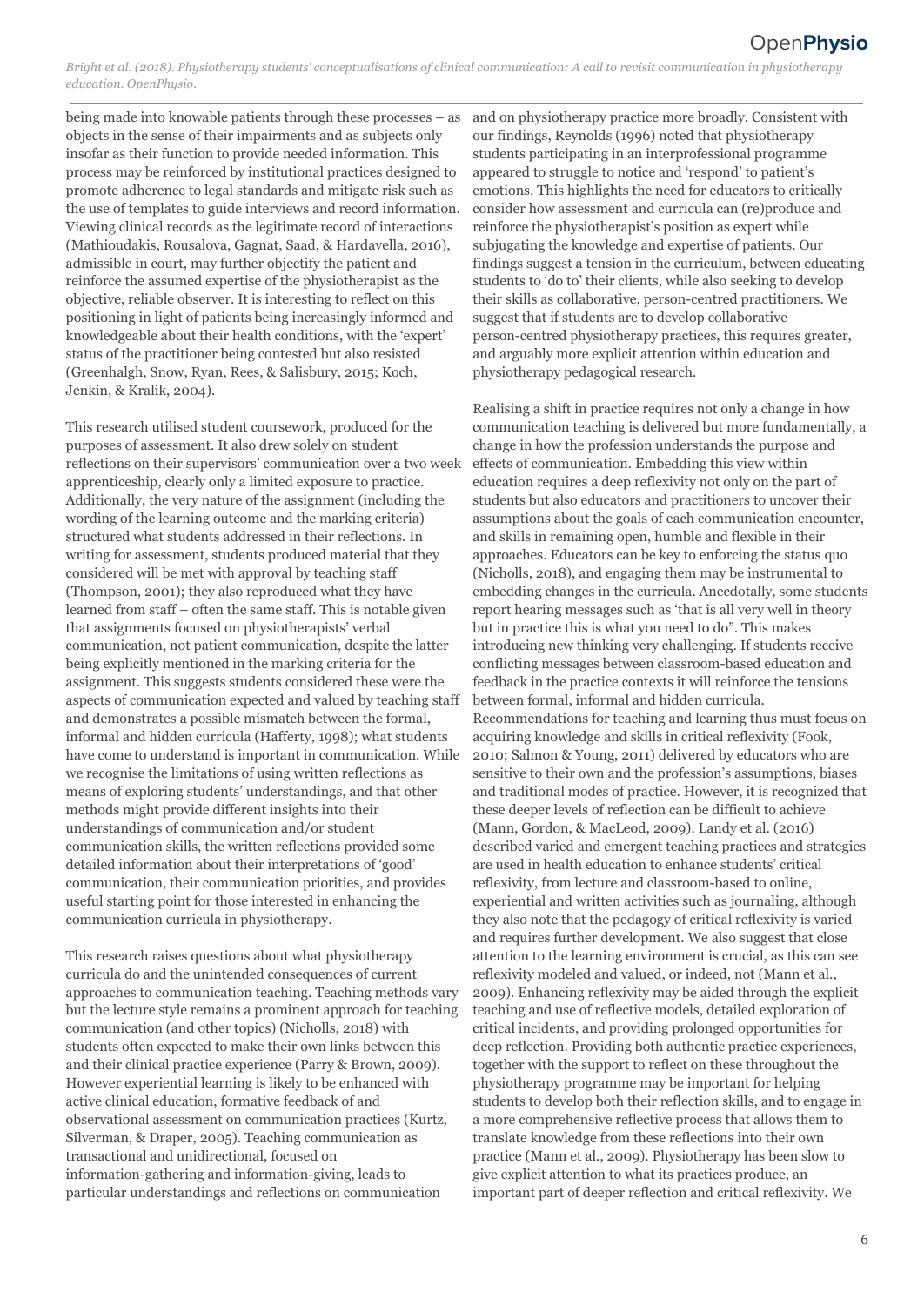do note that the growing network of members in the Critical Physiotherapy Network ([www.criticalphysio.net\)](http://www.criticalphysio.net) indicates that many practitioners are interested in questioning individual and professional practices. Thus it may be appropriate timing to explore and unpack communication education and practices using a critical lens.

Embedding communication and person-centred aspects of care into the curricula is not without challenge (Nicholls, 2018), one that many professions are grappling with. Medicine is one profession which has made significant changes to ensure an explicit focus on communication in the context of a dominant biomedical orientation (Kurtz et al., 2005) and has produced consensus statements on communication in medical education. (Makoul & Schofield, 1999; Noble, Scott-Smith, O'Neill, & Salisbury, 2018). One approach is to incorporate humanities into the curricula (Bates, Bleakley, & Goodman, 2014), often utilising narrative, art and other forms to prompt close attention to, and critical consideration of what it is to be human, informing understandings of the patient experience and the value of relationships (Shapiro, Coulehan, Dear, & Montello, 2009). Requiring students to engage with families or service users, meeting and interviewing them regularly over the course of a year or longer, to develop deep understandings of development and experiences of health service may help them attune to the processes of communication in developing and maintaining relationships (Blaylock, 2000; Johnson, Yoder, & Richardson-Nassif, 2006). Simulated patients are commonly used in clinical teaching in a number of contexts and provide explicit opportunities for students to develop and reflect on both their technical skills and their communication and relational skills (MacLean, Kelly, Geddes, & Della, 2017). Interdisciplinary teaching teams, incorporating staff with communication expertise (often from outside the discipline) may bring different perspectives and strong theoretical and practical knowledge to support staff and students (Woodward-Kron, Stevens, & Flynn, 2011). These are just four examples of strategies which might support students to develop a more critical, creative understanding of healthcare communication (Salmon & Young, 2011).

We acknowledge, however, the complexities of changing curricula, even in the context of supportive management structures. It may be that a significant change in education models is required to truly see communication inherently valued and well-addressed within physiotherapy education (Nicholls, 2018). We also note that physiotherapy is in a time of significant change. Its future direction is being discussed (Nicholls, 2018). Communication modalities and capabilities are changing as technology is increasingly used in clinical practice (Noble et al., 2018). This context provides exciting opportunities for educators to critically consider what communication may look like in future practice, and what competencies and capabilities are required to support students to be skilled, critical and creative communicators in 21<sup>st</sup> century physiotherapy practice (e.g. Brunner et al., 2018). If teaching is informed by a future-oriented perspective, we also need to consider what supports educators require. Students may go on placement and observe more 'traditional' approaches to communication which may limit the possible impact of a

future-oriented pedagogy. This is another reason why engaging with educators may be just as critical as engaging with students. Enhancing knowledge and mindfulness of communication and relational work within student education requires all parties to understand and value all the ever-moving strands in the "web of practices" which constitute collaborative person-centred physiotherapy practices.

## **Acknowledgements**

This research was funded by an Auckland University of Technology School of Clinical Sciences Early Career Researcher Grant (FB). We thank the participants for sharing their work with us.

## **References**

Bates, V., Bleakley, A., & Goodman, S. (Eds.). (2014). *[Medicine,](https://www.routledge.com/Medicine-Health-and-the-Arts-Approaches-to-the-Medical-Humanities/Bates-Bleakley-Goodman/p/book/9780415644310) [health and the arts: Approaches to the medical humanities](https://www.routledge.com/Medicine-Health-and-the-Arts-Approaches-to-the-Medical-Humanities/Bates-Bleakley-Goodman/p/book/9780415644310)*. London, United Kingdom: Routledge.

Berger, P. L., & Luckmann, T. (1967). *[The social construction](http://perflensburg.se/Berger%20social-construction-of-reality.pdf) of [reality: A treatise in the sociology of knowledge](http://perflensburg.se/Berger%20social-construction-of-reality.pdf)*. New York: Anchor Books.

Besley, J., Kayes, N. M., & McPherson, K. M. (2011). [Assessing](http://www.biomedsearch.com/article/Assessing-therapeutic-relationships-in-physiotherapy/288537990.html) [therapeutic relationships in physiotherapy: Literature](http://www.biomedsearch.com/article/Assessing-therapeutic-relationships-in-physiotherapy/288537990.html) review. *New Zealand Journal of Physiotherapy, 39*(2), 81-91.

Blaylock, B. L. (2000). [Patients and families as teachers:](http://psycnet.apa.org/journals/fsh/18/2/161.html) [Inspiring an empathetic connection.](http://psycnet.apa.org/journals/fsh/18/2/161.html) *Families, Systems & Health, 18*(2), 161-175. doi:10.1037/h0091844.

Boud, D., Keogh, R., & Walker, D. (1985). Promoting reflection in learning: A model. In D. Boud, R. Keogh, & D. Walker (Eds.), *Reflection: Turning experience into learning* (pp. 18-40). Oxford, United Kingdom: Routledge.

Bright, F. A. S. (2016). [Reconceptualising engagement:](http://aut.researchgateway.ac.nz/bitstream/handle/10292/9754/BrightFAS.pdf?sequence=3) A [relational practice with people experiencing communication](http://aut.researchgateway.ac.nz/bitstream/handle/10292/9754/BrightFAS.pdf?sequence=3) [disability after stroke](http://aut.researchgateway.ac.nz/bitstream/handle/10292/9754/BrightFAS.pdf?sequence=3)*.* Auckland University of Technology, Auckland.

Bright, F. A. S., Kayes, N. M., McPherson, K. M., & Worrall, L. E. (2018). [Engaging people experiencing communication](https://doi.org/10.1111/1460-6984.12409) disability [in stroke rehabilitation: A qualitative study.](https://doi.org/10.1111/1460-6984.12409) *International Journal of Language and Communication Disorders, 53*(5), 981-994. https://doi.org/10.1111/1460-6984.12409.

Bright, F. A. S., Kayes, N. M., Worrall, L., & McPherson, K. M. (2018). [Exploring relational engagement practices](https://aut.researchgateway.ac.nz/bitstream/handle/10292/10695/16-90%20Exploring%20relational%20engagement%20practices%20in%20stroke%20rehabilitation%20using%20the%20VCRA.pdf?sequence=5&isAllowed=y) in stroke [rehabilitation using the Voice Centred Relational](https://aut.researchgateway.ac.nz/bitstream/handle/10292/10695/16-90%20Exploring%20relational%20engagement%20practices%20in%20stroke%20rehabilitation%20using%20the%20VCRA.pdf?sequence=5&isAllowed=y) Approach. *International Journal of Social Research Methodology, 21*(1), 35-48. doi:10.1080/13645579.2017.1316044.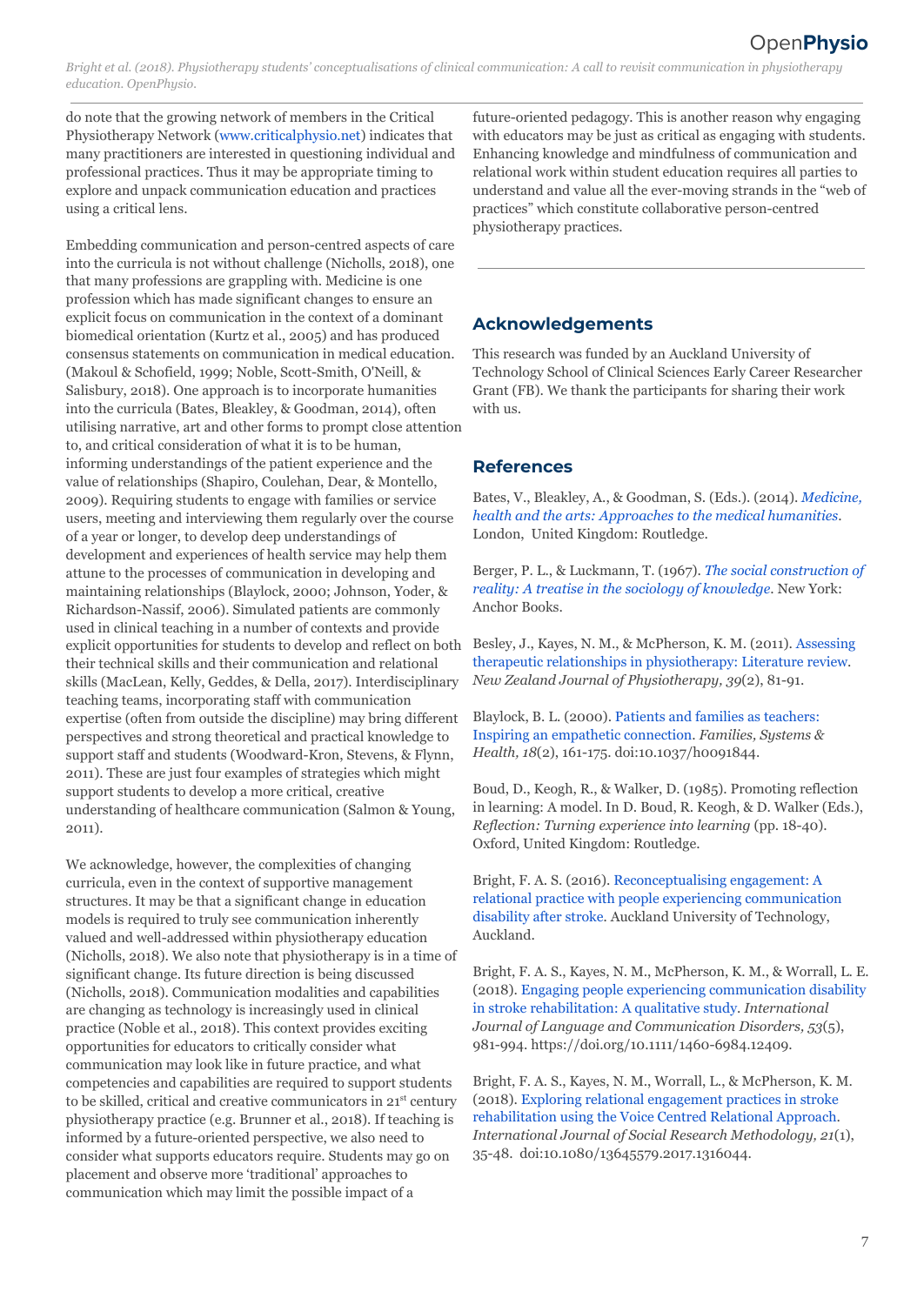Brunner, M., McGregor, D., Keep, M., Janssen, A., Spallek, H., Quinn, D., . . . Shaw, T. (2018). [An eHealth Capabilities](https://www.ncbi.nlm.nih.gov/pubmed/29764794) [Framework for Graduates and Health Professionals:](https://www.ncbi.nlm.nih.gov/pubmed/29764794) [Mixed-Methods Study.](https://www.ncbi.nlm.nih.gov/pubmed/29764794) *Journal of Medical Internet Research, 20*(5), e10229. doi:10.2196/10229.

Burt, J., Abel, G., Elmore, N., Campbell, J., Roland, M., Benson, J., & Silverman, J. (2014). [Assessing communication](https://doi.org/10.1136/bmjopen-2013-004339) quality of [consultations in primary care: initial reliability](https://doi.org/10.1136/bmjopen-2013-004339) of the Global [Consultation Rating Scale, based on the Calgary-Cambridge](https://doi.org/10.1136/bmjopen-2013-004339) [Guide to the Medical Interview](https://doi.org/10.1136/bmjopen-2013-004339). *BMJ Open, 4*(3), 1-8. https://doi.org/10.1136/bmjopen-2013-004339.

Byng, S., Cairns, D., & Duchan, J. F. (2002). Values [in practice](https://www.ncbi.nlm.nih.gov/pubmed/12036152) [and practising values](https://www.ncbi.nlm.nih.gov/pubmed/12036152). *Journal of Communication Disorders, 35*(2), 89-106. doi:10.1916/S0021-994(02)00059-X.

Carey, J. A., Madill, A., & Manogue, M. (2010). [Communication](https://www.ncbi.nlm.nih.gov/pubmed/20522105) [skills in dental education: A systematic research](https://www.ncbi.nlm.nih.gov/pubmed/20522105) review. *European Journal of Dental Education, 14*(2), 69-78. doi:10.1111/j.1600-0579.2009.00586.x.

Fook, J. (2010). Beyond reflective practice: Reworking the 'critical' in critical reflection. In H. Bradbury, N. Frost, S. Kilminster, & M. Zukas (Eds.), *[Beyond reflective practice:](https://onlinelibrary.wiley.com/doi/abs/10.1111/j.1467-9647.2011.00753.x) New [approaches to lifelong learning](https://onlinelibrary.wiley.com/doi/abs/10.1111/j.1467-9647.2011.00753.x)* (pp. 37-51). Oxon, United Kingdom: Routledge.

Fook, J., & Gardner, F. (2007). *Practicing critical reflection: A resource handbook*. Maidenhead, United Kingdom: Open University Press.

Gergen, K. J. (2009). *[Relational being: Beyond self](https://global.oup.com/academic/product/relational-being-9780195305388) and [community](https://global.oup.com/academic/product/relational-being-9780195305388)*. Oxford, United Kingdom: Oxford University Press.

Gilligan, C., Spencer, S. R., Weinberg, K. M., & Bertsch, T. (2005). On the Listening Guide: A voice-centred relational method. In S. Hesse-Biber & P. Leavy (Eds.), *Emergent methods in social research* (pp. 253-271). Thousand Oaks, CA: Sage.

Greenfield, B. H., Jensen, G., Delany, C. M., Mostrom, E., Knab, M., & Jampel, A. (2015). P[ower and promise of narrative](https://doi.org/10.2522/ptj.20140085) for [advancing physical therapist education and practice](https://doi.org/10.2522/ptj.20140085). *Physical Therapy, 95*(6), 924-933. doi:10.2522/ptj.20140085.

Greenhalgh, T., Snow, R., Ryan, S., Rees, S., & Salisbury, H. (2015). [Six 'biases' against patients and carers in](https://doi.org/10.1186/s12916-015-0437-x) evidence-based Makoul, G., & Schofield, T. (1999). [Communication](https://doi.org/10.1016/S0738-3991(99)00023-3) teaching [medicine.](https://doi.org/10.1186/s12916-015-0437-x) *BMC Medicine, 13*(1), 200. doi:10.1186/s12916-015-0437-x.

Hafferty, F. W. (1998). [Beyond curriculum reform:](https://www.ncbi.nlm.nih.gov/pubmed/9580717) Confronting [medicine's hidden curriculum](https://www.ncbi.nlm.nih.gov/pubmed/9580717). *Academic Medicine, 73*(4), 403-407.

Hiller, A., & Delany, C. (2018). [Communication in](https://press.nordicopenaccess.no/index.php/noasp/catalog/view/29/123/979-3) [physiotherapy: Challenging established theoretical](https://press.nordicopenaccess.no/index.php/noasp/catalog/view/29/123/979-3) approaches. In B. E. Gibson, D. A. Nicholls, J. Setchell, & K. Synne Groven (Eds.), *[Manipulating practices: A critical physiotherapy](https://press.nordicopenaccess.no/index.php/noasp/catalog/book/29) [reader](https://press.nordicopenaccess.no/index.php/noasp/catalog/book/29)* (pp. 308-333).

Hiller, A., Guillemin, M., & Delany, C. (2015). [Exploring](https://doi.org/10.1016/j.pec.2015.07.029) [healthcare communication models in private physiotherapy](https://doi.org/10.1016/j.pec.2015.07.029) [practice.](https://doi.org/10.1016/j.pec.2015.07.029) *Patient Education and Counseling, 98*(10), 1222-1228. doi:10.1016/j.pec.2015.07.029.

Jensen, G. M., Gwyer, J., Shepard, K. F., & Hack, L. M. (2000). [Expert practice in physical therapy](https://www.ncbi.nlm.nih.gov/pubmed/10623958). *Physical Therapy, 80*(1), 28-43.

Johnson, A., Yoder, J., & Richardson-Nassif, K. (2006). [Using](https://doi.org/10.1207/s15328015tlm1803_6) [families as faculty in teaching medical students family-centered](https://doi.org/10.1207/s15328015tlm1803_6) [care: What are students learning?](https://doi.org/10.1207/s15328015tlm1803_6) *Teaching and Learning in Medicine, 18*(3), 222-225. doi:10.1207/s15328015tlm1803\_6.

King, G., Currie, M., Bartlett, D., Gilpin, M., Willoughby, C., Tucker, A., . . . Baxter, D. (2007). [The development](https://doi.org/10.1080/17518420701302670) of expertise [in pediatric rehabilitation therapists: Changes in](https://doi.org/10.1080/17518420701302670) approach, [self-knowledge, and use of enabling and customizing](https://doi.org/10.1080/17518420701302670) strategies. *Developmental Neurorehabilitation, 10*(3), 223-240. doi:10.1080/17518420701302670.

Koch, T., Jenkin, P., & Kralik, D. (2004). [Chronic](https://doi.org/10.1111/j.1365-2648.2004.03237.x) illness [self-management: Locating the 'self'](https://doi.org/10.1111/j.1365-2648.2004.03237.x). *Journal of Advanced Nursing, 48*(5), 484-492. doi:10.1111/j.1365-2648.2004.03237.x

Kurtz, S. M., & Silverman, J. D. (1996). [The Calgary-Cambridge](https://www.ncbi.nlm.nih.gov/pubmed/8736242) [Referenced Observation Guides: an aid to defining](https://www.ncbi.nlm.nih.gov/pubmed/8736242) the [curriculum and organizing the teaching in communication](https://www.ncbi.nlm.nih.gov/pubmed/8736242) [training programmes.](https://www.ncbi.nlm.nih.gov/pubmed/8736242) *Medical Education, 30*(2), 83-89.

Kurtz, S., Silverman, J., & Draper, J. (2005). *Teaching and learning communication skills in medicine* (2nd ed.). Oxford, United Kingdom: Radcliffe.

Landy, R., Cameron, C., Au, A., Camerson, D., O'Brien, K., Robrigado, K., . . . Nixon, S. (2016). [Education strategies](https://doi.org/10.17169/fqs-17.3.2573) to [enhance reflexivity among clinicians and health professional](https://doi.org/10.17169/fqs-17.3.2573) [students: A scoping study.](https://doi.org/10.17169/fqs-17.3.2573) *Forum Qualitative Sozialforschung/Forum: Qualitative Social Research, 17*(3). doi:10.17169/fqs-17.3.2573.

MacLean, S., Kelly, M., Geddes, F., & Della, P. (2017). [Use of](https://doi.org/10.1016/j.nedt.2016.09.018) [simulated patients to develop communication skills](https://doi.org/10.1016/j.nedt.2016.09.018) in nursing [education: An integrative review.](https://doi.org/10.1016/j.nedt.2016.09.018) *Nurse Education Today, 48*, 90-98. doi:10.1016/j.nedt.2016.09.018.

[and assessment in medical education: An international](https://doi.org/10.1016/S0738-3991(99)00023-3) [consensus statement.](https://doi.org/10.1016/S0738-3991(99)00023-3) *Patient Education and Counseling, 37*(2), 191-195. doi:10.1016/S0738-3991(99)00023-3.

Mann, K., Gordon, J., & MacLeod, A. (2009). [Reflection](https://doi.org/10.1007/a1-459-007-9090-2) and [reflective practice in health professions education:](https://doi.org/10.1007/a1-459-007-9090-2) A systematic [review](https://doi.org/10.1007/a1-459-007-9090-2). *Advances in Health Science Education, 14*(4), 595-621. https://doi.org/10.1007/a1-459-007-9090-2.

Mathioudakis, A., Rousalova, I., Gagnat, A. A., Saad, N., & Hardavella, G. (2016). [How to keep good clinical records](https://doi.org/10.1183/20734735.018016). *Breathe, 12*(4), 369-373. doi:10.1183/20734735.018016.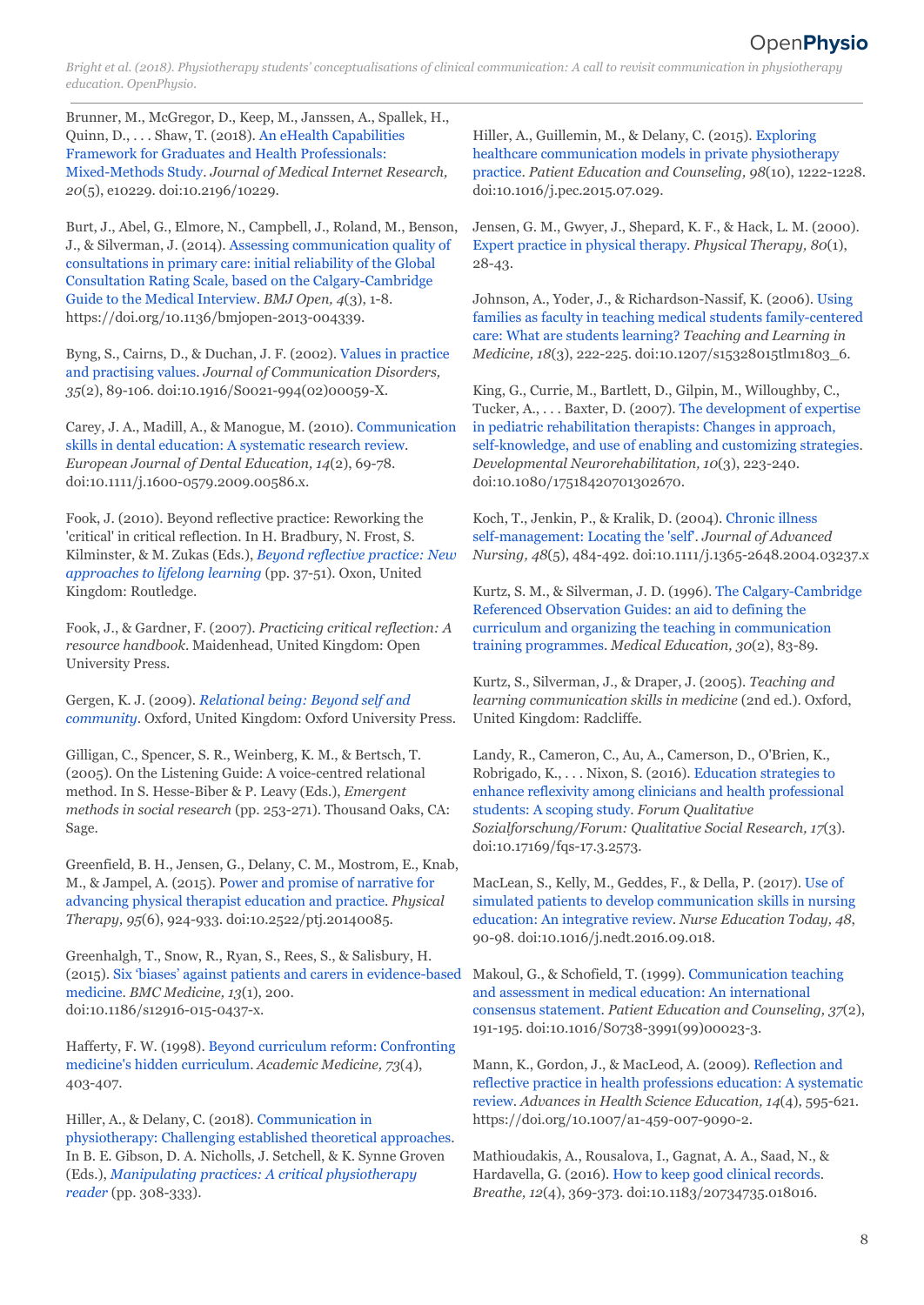Mauthner, N. S., & Doucet, A. (1998). Reflections on a Voice-Centred Relational Method of data analysis: Analysing maternal and domestic voices. In J. Ribbens & R. Edwards (Eds.), *Feminist dilemmas in qualitative research: Private lies and public texts* (pp. 119-144). London: Sage.

Miciak, M., Mayan, M., Brown, C., Joyce, A. S., & Gross, D. P. (2018). [The necessary conditions of engagement for](https://doi.org/10.1186/s40945-018-0044-1) the [therapeutic relationship in physiotherapy: An interpretive](https://doi.org/10.1186/s40945-018-0044-1) [description study](https://doi.org/10.1186/s40945-018-0044-1). *Archives of Physiotherapy, 8*(3), 1-12. doi:10.1186/s40945-018-0044-1.

Nicholls, D. A. (2018). *The End of Physiotherapy*. Abingdon, United Kingdom: Routledge.

Nicholls, D. A., & Gibson, B. E. (2010). [The body](https://doi.org/10.3109/09593981003710316) and [physiotherapy](https://doi.org/10.3109/09593981003710316). *Physiotherapy Theory and Practice, 26*(8), 497-509. doi:10.3109/09593981003710316.

Noble, L., M., Scott-Smith, W., O'Neill, B., & Salisbury, H. (2018). [Consensus statement on an updated core](https://doi.org/10.1016/i.oec.2018.04.013) [communication curriculum for UK undergraduate medical](https://doi.org/10.1016/i.oec.2018.04.013) [education.](https://doi.org/10.1016/i.oec.2018.04.013) *Patient Education and Counseling*, 1-8. doi:10.1016/i.oec.2018.04.013.

Parry, R. H., & Brown, K. (2009). [Teaching and learning](https://doi.org/10.1016/j.physio.2009.05.003) [communication skills in physiotherapy: What is done](https://doi.org/10.1016/j.physio.2009.05.003) and how [should it be done?](https://doi.org/10.1016/j.physio.2009.05.003) *Physiotherapy, 95*(4), 294-301. doi:10.1016/j.physio.2009.05.003.

Physiotherapy Board of Australia and Physiotherapy Board of New Zealand. (2015). *Physiotherapy practice thresholds in Australia & Aotearoa New Zealand*: Physiotherapy Board of Australia and Physiotherapy Board of New Zealand.

Physiotherapy Board of New Zealand. (2018). *Physiotherapy Standards Framework*. Wellington, New Zealand Physiotherapy Board of New Zealand.

Pinto, R. Z., Ferreira, M. L., Oliveira, V. C., Franco, M. R., Adams, R., Maher, C. G., & Ferreira, P. H. (2012). [Patient-centred communication is associated with positive](https://doi.org/10.1016/S1836-9553(12)70087-5) [therapeutic alliance: A systematic review](https://doi.org/10.1016/S1836-9553(12)70087-5). *Journal of Physiotherapy, 58*(2), 77-87. doi:10.1016/S1836-9553(12)70087-5.

Reynolds, F. A. (1996). [Evaluating the impact of an](https://doi.org/10.3109/13561829609034116) [interprofessional communication course through essay](https://doi.org/10.3109/13561829609034116) content [analysis: Do physiotherapy and occupational therapy](https://doi.org/10.3109/13561829609034116) students' [essays place similar emphasis on responding skills?](https://doi.org/10.3109/13561829609034116) *Journal of Interprofessional Care, 10*(3), 285-295. doi:10.3109/13561829609034116.

Roberts, L., & Bucksey, S. J. (2007). [Communicating](https://doi.org/10.2522/ptj.20060077) with [patients: What happens in practice?](https://doi.org/10.2522/ptj.20060077) *Physical Therapy, 87*(5), 586-594. doi:10.2522/ptj.20060077.

Rosenbaum, M. E., & Axelson, R. (2013). Curricular [disconnects](https://doi.org/10.1016/j.pec.2012.10.011) [in learning communication skills: What and how students](https://doi.org/10.1016/j.pec.2012.10.011) learn

[about communication during clinical clerkships](https://doi.org/10.1016/j.pec.2012.10.011). *Patient Education and Counseling, 91*(1), 85-90. doi:10.1016/j.pec.2012.10.011.

Salmon, P., & Young, B. (2011). [Creativity in clinical](https://doi.org/10.1111/j.1365-2923.2010.03801.x) [communication: From communication skills to skilled](https://doi.org/10.1111/j.1365-2923.2010.03801.x) [communication](https://doi.org/10.1111/j.1365-2923.2010.03801.x). *Medical Education, 45*, 217-226. doi:10.1111/j.1365-2923.2010.03801.x.

Sandars, J. (2009). [The use of reflection in medical](https://doi.org/10.1080/01421590903050374) education: [AMEE Guide No. 44.](https://doi.org/10.1080/01421590903050374) *Medical Teacher, 31*(8), 685-695. https://doi.org/10.1080/01421590903050374.

Schӧn, D. (1983). *The reflective practitioner*. New York, NY: Basic Books.

Setchell, J., Thille, P., Abrams, T., McAdam, L. C., Mistry, B., & Gibson, B. E. (2017). [Enhancing human aspects of care](https://doi.org/10.1111/cch.12526) with [young people with muscular dystrophy: Results from](https://doi.org/10.1111/cch.12526) a [participatory qualitative study with clinicians.](https://doi.org/10.1111/cch.12526) *Child: Care, Health and Development, 44*(2), 269-277. doi:10.1111/cch.12526.

Shapiro, J., Coulehan, J., Dear, D., & Montello, M. (2009). [Medical humanities and their discontents: Definitions,](https://doi.org/10.1097/ACM.0b013e3181938bca) [critiques, and implications.](https://doi.org/10.1097/ACM.0b013e3181938bca) *Academic Medicine, 84*(2), 192-198. doi:10.1097/ACM.0b013e3181938bca.

Shotter, J., & Gergen, K. J. (1994). [Social construction:](https://doi.org/10.1080/23808985.1994.11678873) [Knowledge, self, others, and continuing the conversation](https://doi.org/10.1080/23808985.1994.11678873). *Annals of the International Communication Association, 17*(1), 3-33. doi:10.1080/23808985.1994.11678873.

Silverman, J., Kurtz, S., & Draper, J. (2013). *Skills for communicating with patients* (3rd ed.). London, United Kingdom: Taylor & Francis Ltd.

Thompson, G. (2001). [Interaction in academic writing:](https://doi.org/10.103/aaplin/22.1.58) Learning [to argue with the reader](https://doi.org/10.103/aaplin/22.1.58). *Applied Linguistics, 22*(1), 58-78. doi:10.103/aaplin/22.1.58.

Tracy, S. J. (2010). [Qualitative quality: Eight "big-tent"](https://doi.org/10.1177/1077800410383121) criteria [for excellent qualitative research](https://doi.org/10.1177/1077800410383121). *Qualitative Inquiry, 16*(10), 837-851. doi:10.1177/1077800410383121.

Tracy, S. J. (2013). *Qualitative research methods: Collecting evidence, crafting analysis, communicating impact*. West Sussex, UK: Wiley-Blackwell.

Woodward-Kron, R., Stevens, M., & Flynn, E. (2011). [The](https://doi.org/10.1097/ACM.0b013e318212feaf) [medical educator, the discourse analyst, and the phonetician:](https://doi.org/10.1097/ACM.0b013e318212feaf) A [collaborative feedback methodology for clinical communication.](https://doi.org/10.1097/ACM.0b013e318212feaf) *Academic Medicine, 86*(5), 565-570. doi:10.1097/ACM.0b013e318212feaf.